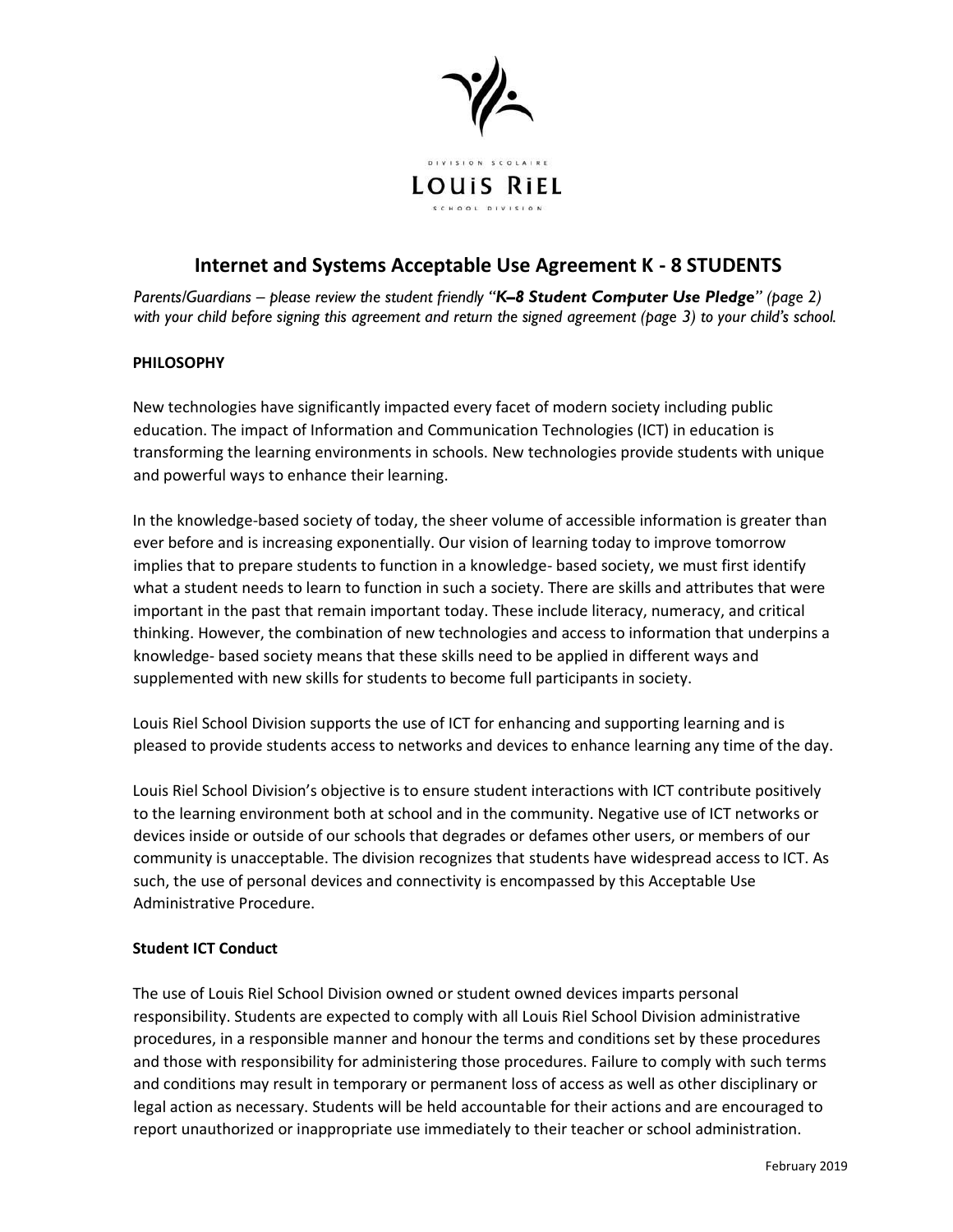

Louis Riel School Division reserves the right to:

1. take immediate action regarding activities that create security and/or safety issues for the Louis Riel School Division Network, other students, staff, and ICT resources;

2. take immediate action to correct instances that expend Louis Riel School Division resources on content it determines lacking legitimate educational content/purpose or other activities as determined by Louis Riel School Division to be inappropriate;

3. allow Networks and Devices to be used only with the permission of the teacher or school administration.

# **K – 8 Student Computer Use Pledge**

### **In the Louis Riel School Division computers help students learn. I pledge the following:**

- 1. I will be a good digital citizen and do my best to do the following:
	- a. respect myself and others while online
	- b. respect copyright and give credit if I am using someone else's words or ideas
	- c. protect my private information and my classmates'
	- d. stand up to Cyberbullying when I see it happen
	- e. stay safe online and carefully manage my Digital Footprint
	- f. balance the time I spend online
- 2. I will use only my own log-in name and password and nobody else's. I will keep my log-in name and password a secret
- 3. I will never damage computer equipment and I will tell my teacher if I notice any damage to a computer
- 4. I will not look at, change or delete other people's files
- 5. I will tell my teacher immediately if I am invited to meet someone face-to-face
- 6. I will tell my teacher immediately if I see anything on my computer that I am unhappy seeing, or if I receive messages I do not like
- 7. I know that if I deliberately break any of these rules, I can be stopped from using either the Internet, the school computers and/or my personal device(s)